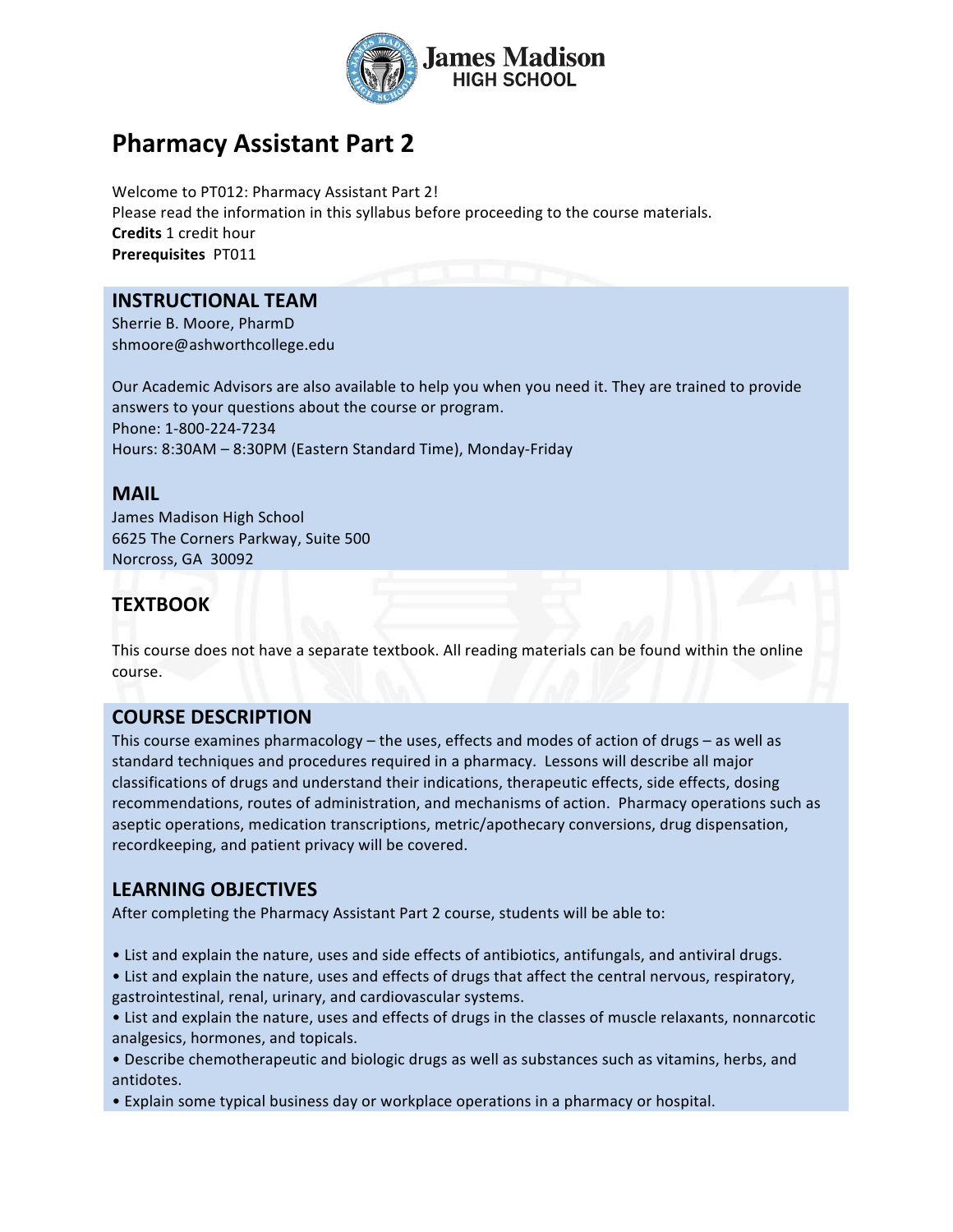

#### • Explain regulations and standards relating to HIPPA and OSHA.

| <b>LESSONS</b>                                                                                                           | <b>TOPICS</b>                                                                                                                                                                                                                                                                |
|--------------------------------------------------------------------------------------------------------------------------|------------------------------------------------------------------------------------------------------------------------------------------------------------------------------------------------------------------------------------------------------------------------------|
| Lesson 1: Antibiotics,<br>Antifungals, and<br><b>Antivirals</b>                                                          | Examples of antibiotics, antifungals, and antiviral drugs encountered in the<br>pharmacy, their mechanisms of action, and their respective names, classes,<br>and categories.                                                                                                |
| Lesson 2: Anesthetics,<br><b>Narcotic Pain</b><br>Relievers, Psychiatric<br>Drugs, and Drugs for<br><b>CNS Disorders</b> | A description of drugs that affect the central nervous system, including general<br>and local anesthetics, opiates, antipsychotics, antidepressants, anxiolytics,<br>hypnotics, and antiepileptics                                                                           |
| <b>Lesson 3: Respiratory</b><br>and Gastrointestinal<br><b>Drugs</b>                                                     | A description of the drugs that affect the respiratory and gastrointestinal<br>systems, including corticosteroids, beta-agonists, cholinergic antagonists,<br>methylxanthines, leukotriene modifiers, antacids, H <sub>2</sub> antagonists, and proton-<br>pump inhibitors   |
| Lesson 4: Renal,<br>Urinary, and<br><b>Cardiovascular Drugs</b>                                                          | A description of the drugs that affect the renal, urinary, and cardiovascular<br>systems, including antibiotics, alpha-blockers, antispasmodics, diuretics,<br>antihypertensive drugs, calcium channel blockers, nitrates, antiarrhythmic<br>drugs, and lipid-lowering drugs |
| <b>Lesson 5: Muscle</b><br>Relaxants,<br><b>Nonnarcotic</b><br>Analgesics,<br>Hormones, and<br><b>Topicals</b>           | A description of the nature, uses, and side effects of medicinal drugs in the<br>classes of muscle relaxants, nonnarcotic analgesics, hormones, and topicals                                                                                                                 |
| Lesson 6:<br><b>Chemotherapy and</b><br><b>Miscellaneous</b><br>Pharmaceutical<br><b>Products</b>                        | Chemotherapeutic and biologic drugs as well as substances such as vitamins,<br>herbs, and antidotes                                                                                                                                                                          |
| <b>Lesson 7: Community</b><br><b>Pharmacy Operations</b>                                                                 | Retail versus institutional pharmacy operations; pharmacy as both a business<br>and a profession; typical business day operations                                                                                                                                            |
| <b>Lesson 8: Interpreting</b><br>and Processing<br><b>Prescriptions; Patient</b><br><b>Charts</b>                        | Reviewing prescriptions for completeness; processing new prescriptions and<br>refills; pharmacist reviews; maintaining electronic records of patient<br>medications                                                                                                          |
| <b>Lesson 9: Third-Party</b><br><b>Payments</b>                                                                          | Prescription insurance plans; receiving insurance information; processing third-<br>party insurance claims; resolving unpaid drug claims                                                                                                                                     |
| Lesson 10:<br><b>Merchandise</b><br><b>Handling and</b><br>Inventory                                                     | The importance of inventory control for pharmaceutical businesses; purchasing<br>and short lists; receiving incoming merchandise; returning expired or<br>overstocked merchandise                                                                                            |
| Lesson 11: Hospital<br><b>Pharmacy Practice</b>                                                                          | Common hospital pharmacy settings; types of patients; role of the pharmacist<br>and pharmacy technician; equipment, technology, and best practices in the                                                                                                                    |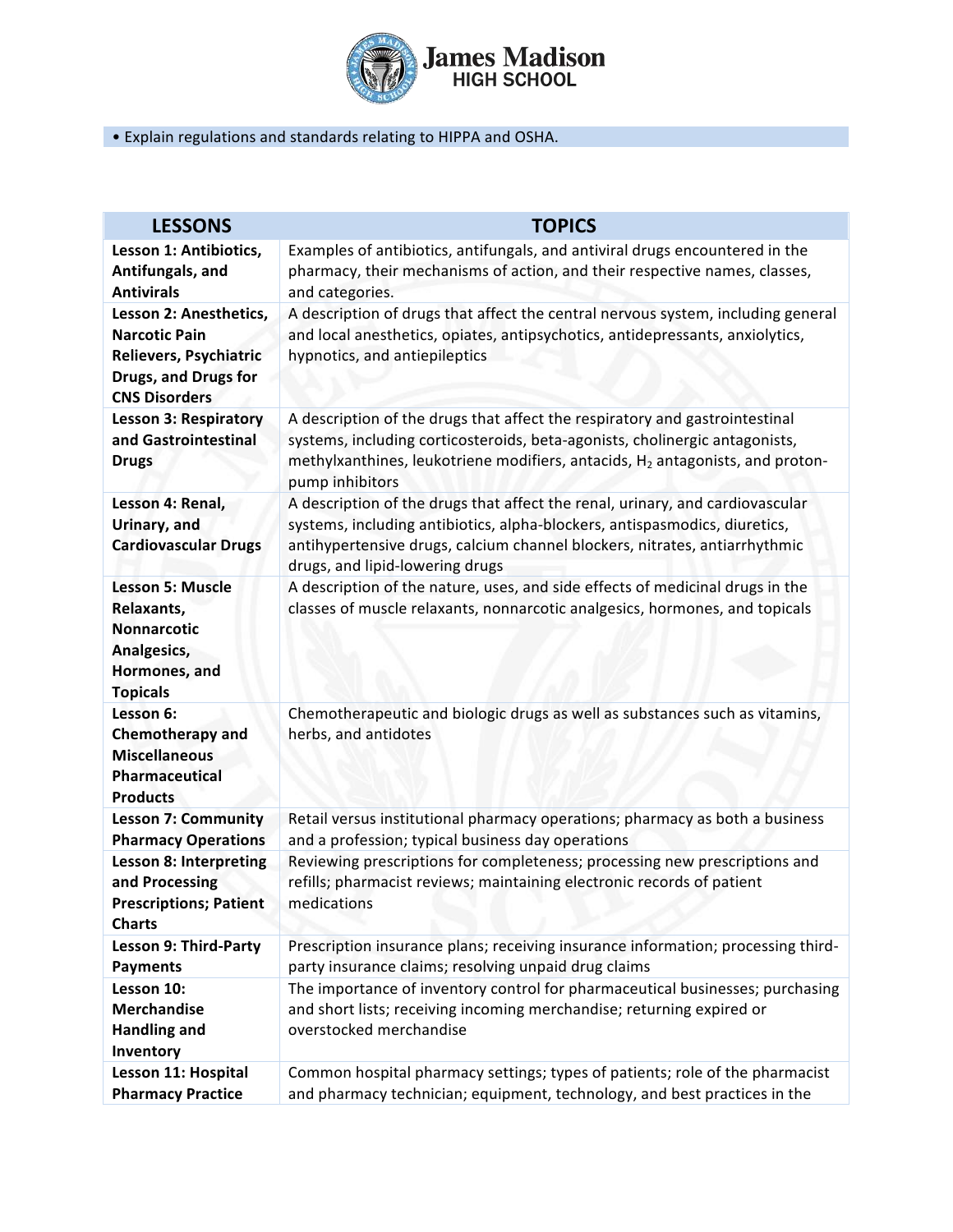

|                                                                                                           | hospital pharmacy setting                                                                                                                                                                                                                                                                                                  |
|-----------------------------------------------------------------------------------------------------------|----------------------------------------------------------------------------------------------------------------------------------------------------------------------------------------------------------------------------------------------------------------------------------------------------------------------------|
| Lesson 12: Infection<br><b>Control and Preparing</b><br><b>Sterile IVs</b>                                | Protecting patients and healthcare providers from infectious diseases;<br>techniques used to prepare sterile intravenous products                                                                                                                                                                                          |
| <b>Lesson 13: HIPAA</b><br>Regulations,<br>Pathogens in the<br>Pharmacy, and<br>Employment<br>Preparation | Privacy versus security; protected health information in the pharmacy setting;<br>the HIPAA Privacy Rule; OSHA standards; universal precautions; CDC hygiene<br>guidelines; using personal protective equipment; certification preparation;<br>career options; writing resumes and cover letters; preparing for interviews |
|                                                                                                           |                                                                                                                                                                                                                                                                                                                            |

#### **GRADING**

The following point totals correspond to the following grades:

## **POINTS GRADE**

| 100-90   | А |
|----------|---|
| 89-80    | В |
| 79-70    | C |
| 65-69    | D |
| Below 65 | F |

James Madison High School allows 2 attempts on exams. If a student is not satisfied with his/her score on the 1st attempt, an exam may be resubmitted. The 2nd attempt is not required as long as the final course average is above 65%. The higher of the 2 attempts will be the score that counts towards the final average.

Exams are timed and once you begin an exam, the timer runs continuously, even if you leave the course. Refer to the exam instructions for the time limit (in most cases 3 hours), but the time limit cannot be spread over multiple days.

#### **GRADE WEIGHT**

| <b>TOPIC</b>                                                                                                                                                            | <b>ACTIVITY</b> | <b>PERCENTAGE</b> |
|-------------------------------------------------------------------------------------------------------------------------------------------------------------------------|-----------------|-------------------|
| Lesson 1 & 2: Antibiotics,<br>Antifungals, and Antivirals /<br><b>Anesthetics, Narcotic Pain</b><br>Relievers, Psychiatric Drugs, and<br><b>Drugs for CNS Disorders</b> | MC Quiz         | 16.7%             |
| Lesson 3 & 4: Respiratory and                                                                                                                                           | MC Quiz         | 16.7%             |